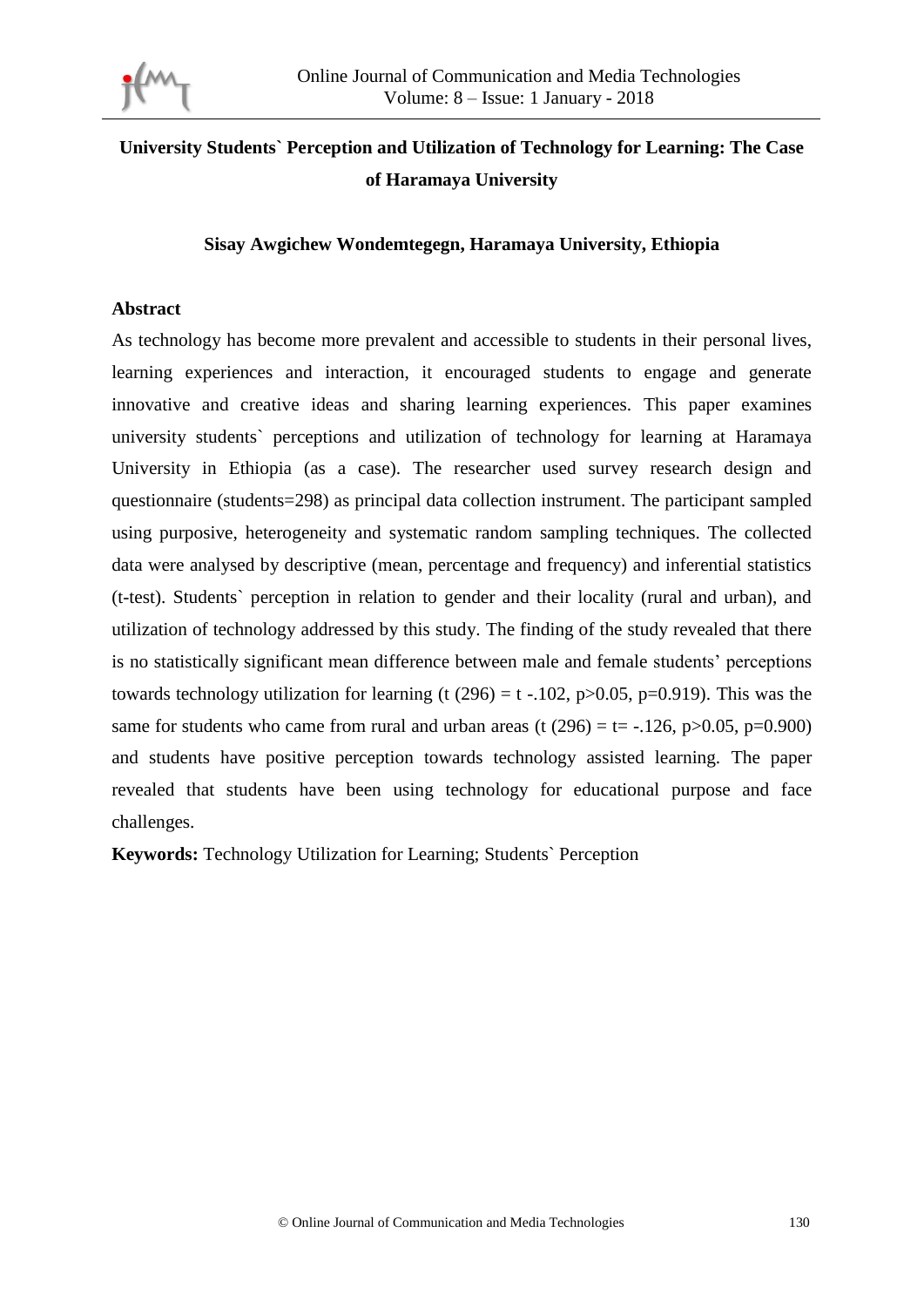

# **Introduction**

Information and communication technology (ICT) encompasses the effective use of equipments and programs to access, retrieve, convert, store, organize, manipulate and present data and information (Gay & Blands, R, 2005). Education is one the public sectors highly influenced by technological development (Kozman, 2005). Using information communication technology in higher education teaching and learning is a global phenomenon and the center of investment in various universities around the world (Selwyn, 2007). The increasing use of computer application and utilization in college education is likely to have important effect in teaching and learning of various subjects (Liu et al, 2010). Instructional technologists believe that utilizing technology in teaching and learning in classroom can greatly enhance the efficiency of students learning and academic achievements.

In higher learning institutions, ICT is dominantly used for distance instruction (Clegg et al, 2000, Hazemi et al, 2002 as cited in Christina et al, 2002) and it is not considers as new experience. In the 1980s online methodologies were developed to support campus-based and distance education, under the headings "computer-based or " computer-managed learning" e.g. bulletin board system, electronic mail and computer- mediated conferencing (William et al, 1999). In recent years utilizing technological tools such as graphics, videos, threedimensional objects, animation, audio-visual materials and e-video conferencing to support distance, and e-learning programs, accessing distinguished professors are prevalent across the world. E- Learning, which is described as the use of ICT to enhance or support learning and teaching in education, has become increasingly important in tertiary education (Adedeji, 2010).

Teachers in higher education institution use the combination of methods to teach different courses from the traditional lecturing methods that make students passive recipients to constructivist methods of teaching that recognizes the ability of students in constructing his/her own world. Recently, technology mediated teaching such as Projector, PowerPoint, Video, Internet, E-learning and teaching are familiar in academia education. Students use the Internet to visit websites of business and professional organizations cited in textbooks, conduct computer searches for academic and professional journals, prepare case studies and research papers, and use free online tutorials assistance, study guides with practice test, etc (Thomas L et al, 2009). The Internet also provides access to current events, news, and many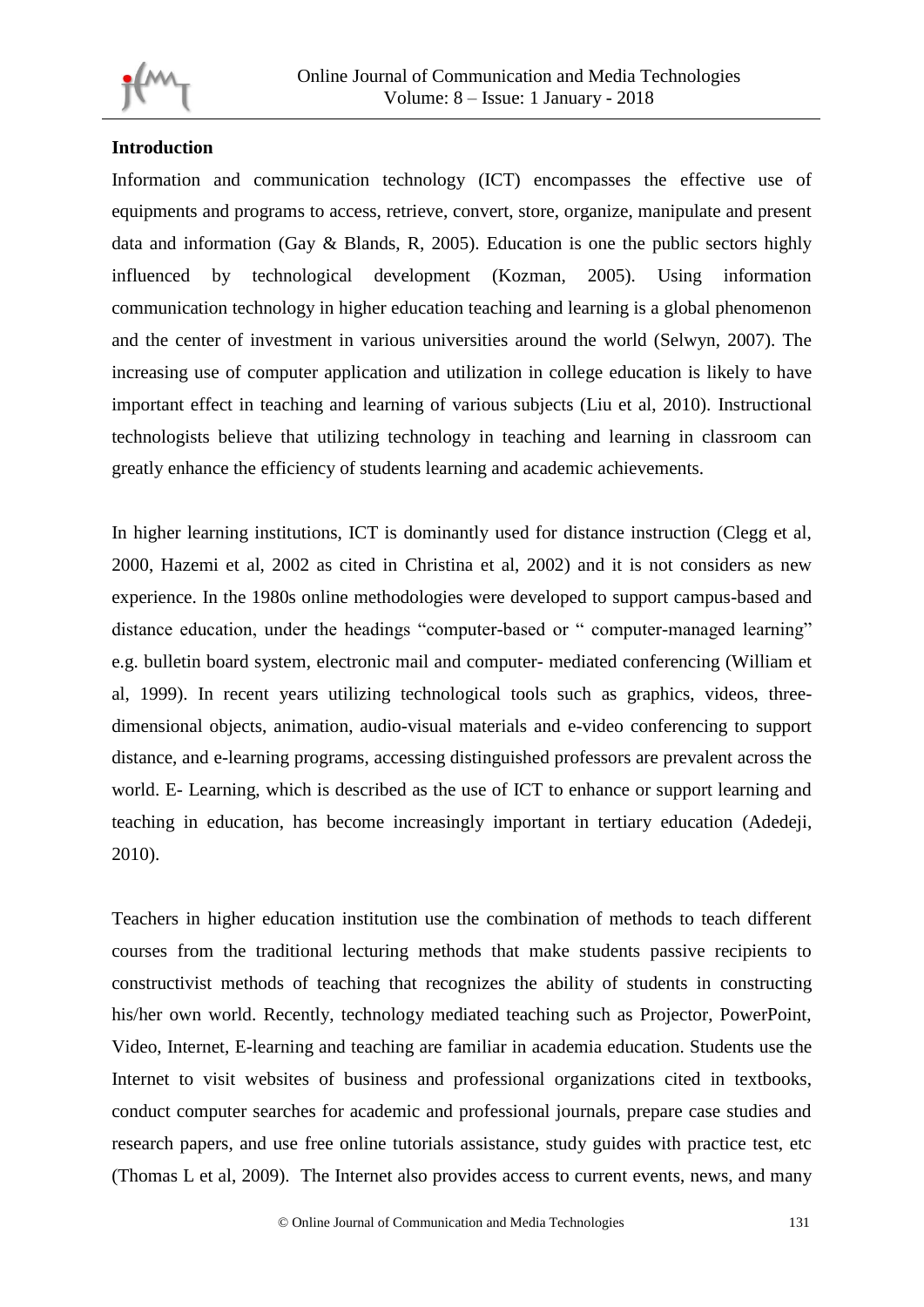

other types of information since it is the largest library and laboratory and it becomes a popular tool for instruction. Furthermore, the students' use of technology in school and university today's will change the future employees' effectiveness and efficiency in using the different types of technology on jobs in the competitive world of work. Despite the essential role of technology in simplifying the live of human being technology may have negative effects, e.g., Cyber cheating, technology based cheating, plagiarism and information overload that resulted in less learning (Austin & Brown, 1999, Rockwell & Singleton, 2007 as cited in Thomas L et al, 2009).

Research findings regarding students' perception may have significant implication for university managements, faculty members, teachers, students and employers to enhance the delivering of education to students in higher learning institution and students` application of the experienced knowledge and skills in the real world of work. However, very small research has addressed students' perception and reaction to multimedia education, models and methodologies for the study of technology-assisted learning (Webster & Hackley, 1997; Connel, 2006; Schmid, 2008, as cited in Thomas L et al, 2009). Therefore, the intention of this paper is to investigate university students' perception and utilization of ICT for learning purposes.

#### **Statement of the Problem**

The attitude and perception of teachers and students' towards educational technology may affect its implementation and utilization for teaching and learning processes and purposes. Researchers have shown that students` perceptions and their readiness to accept computer technology in teaching are critical to the success of their learning (Buabeng, A & Yidana, I, 2015). According to Dorup (2004), students' preferred the use of ICT in learning and they showed positive attitudes towards the technology. However, the nature of classroom organization, classmates, teachers, availability of resources, could influence these positive attitudes (Kennewell, 2001). Several studies on students' attitudes towards ICT and their relationship with gender have revealed conflicting results. Kubiatko and Halakova (2009) conducted a study on high school students` perception of using ICT in studying Biology. The result revealed that male students have more positive perception towards the use of ICT than female students do. Furthermore, the study of Papaioannous and Charalambous (2011) as cited in Buabeng, A &Yidana, I, (2015) found out that male students had more positive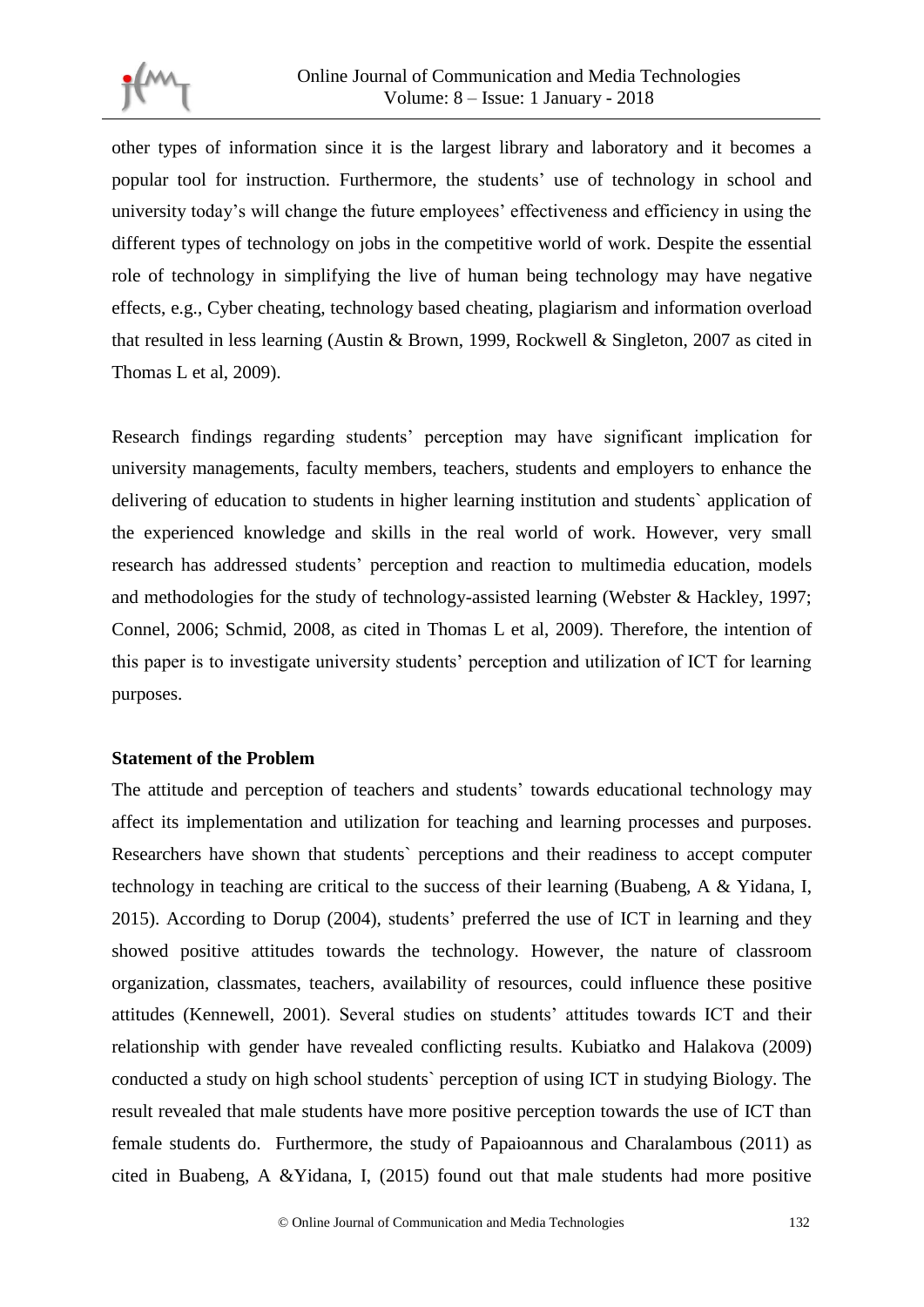

attitudes towards ICT than their female counter part. Seyal, Rahim and Rahman (2002) study on computer attitudes of 268 students in contrary revealed that no significant differences in attitudes with regards to gender. In addition, Mizrachi and Shoham (2004) studied students' attitudes in schools. The study found no significances difference in attitudes concerning gender. This controversy not yet investigated in depth in African higher learning institution context. Furthermore, it would be progressively imperative to consider students perceptions of ICT and the way they use ICT in higher education institutions because they are the key stakeholders in the teaching and learning processes.

Notwithstanding, significant progresses in technological development, a number of important physical, cultural, social, economic and pedagogical factors hindering the use of ICT by teachers and students in sub-Saharan Africa, particularly in rural schools. These include lack of electricity and frequent power outages/shortage, poor technology infrastructure, connectivity problems, problem in software license and equipment maintenance, insufficient and inappropriate software penetration in the markets, non-competitive and government dominated telecommunication policies and regulations may impede connectivity and sustainability (Hawkins, 2002).

Educators have consistently made various assumptions about the relationships between technology utilization and students learning. Some scholars assumed that students who learn in classes where staff members frequently utilize technology in to instruction are likely to exhibit positive perceptions about computer technology and enhance their learning. Various researches' conducted about teachers' perception towards technology-assisted teaching (TAT), however, little attention has been giving to technology utilization for learning and perception of students towards it. Therefore, this study intended to examine the perception of students towards technology and utilization for learning purposes. For this research, the researcher considered technology as the combination of more than one media devices such as Internet, mobile, laptop, desktop computer, LCD projector and PowerPoint in an effort to investigate the perception of students towards technology utilization for learning. The researcher designed and answered the following basic questions:

a) To what extents do students` utilize technology for learning in Higher learning institution?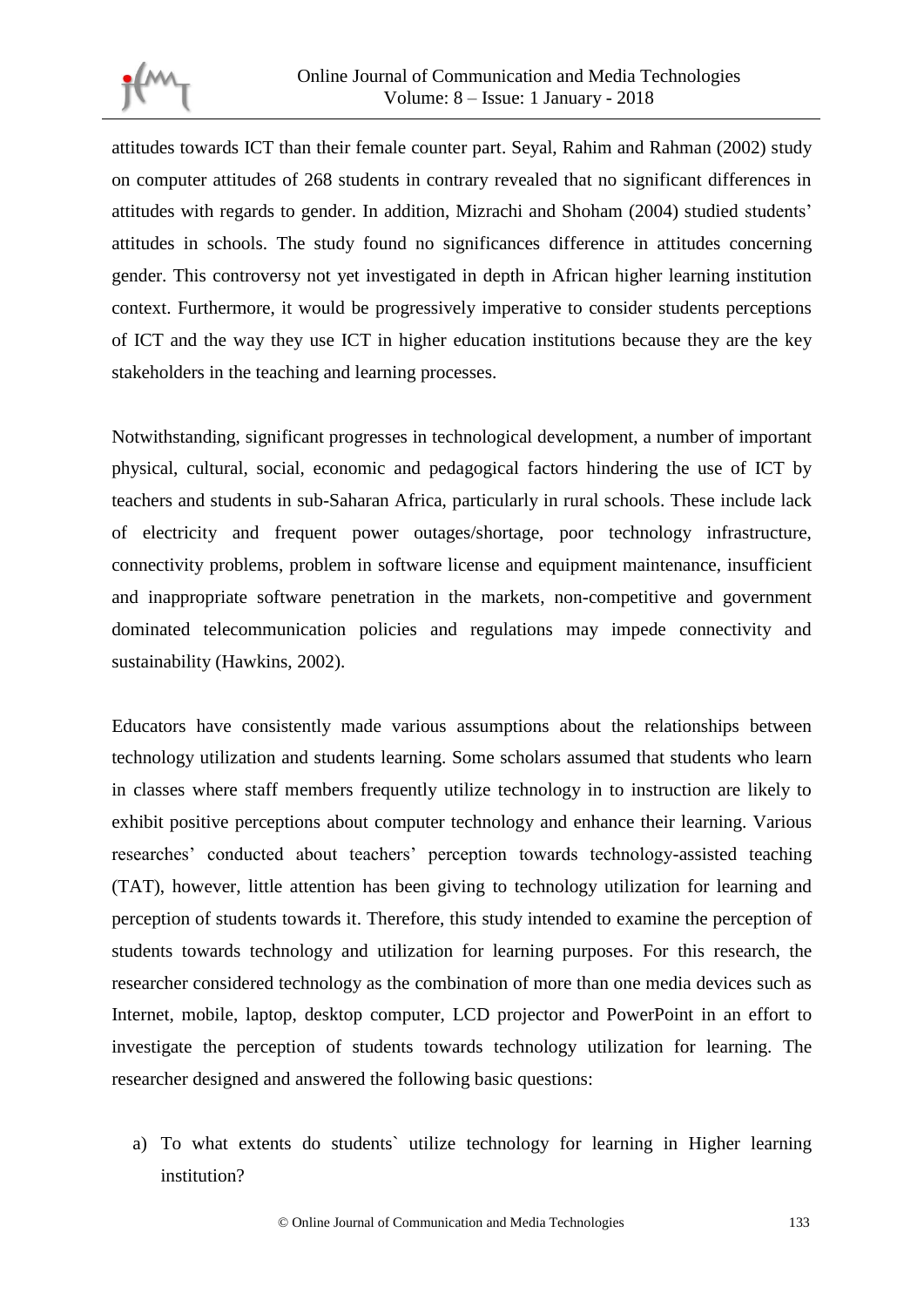- b) Do differences exist across localities in students` perception towards utilization of technology for learning?
- c) Is there a difference between male and female students perception in utilization of technology for learning?
- d) What are the major challenges that may faced by students in utilization of technology for learning at Haramaya University?

# **Objectives and Hypotheses of the Study**

The major objective of the study was to investigate university students' perception and utilization of ICT for learning in Haramaya University (as a case). To measure students' perception and utilization of ICT the following specific objectives are outlined:

- a) To determine how far students utilize technology for learning at Haramaya University
- b) To check he differences that exist across localities in students` perception towards utilization of technology for learning
- c) To check the difference between male and female students perception in utilization of technology for learning
- d) To determine the challenges that may faced by students in utilization of technology for learning at Haramaya University

In order to measure these objectives, the following hypotheses were formulated to be tested.

## *Hypotheses*

- **1. "H**<sub>O1</sub>": There is no statistically significance mean difference between Male and Female students' perception towards utilization of technology for learning.
- 2. **"H**<sub>O2"</sub>: There is no statistically significance mean difference between students' perception towards utilization of technology for learning based on their locality (Rural &Urban)

## **Review of Related Literature**

Computer assisted learning can play both a supplantive role and supportive role (Huczynski and Johnston, 2005; Sangster, 1992 as cited in Belal, 2011). In a supplantive role, CAL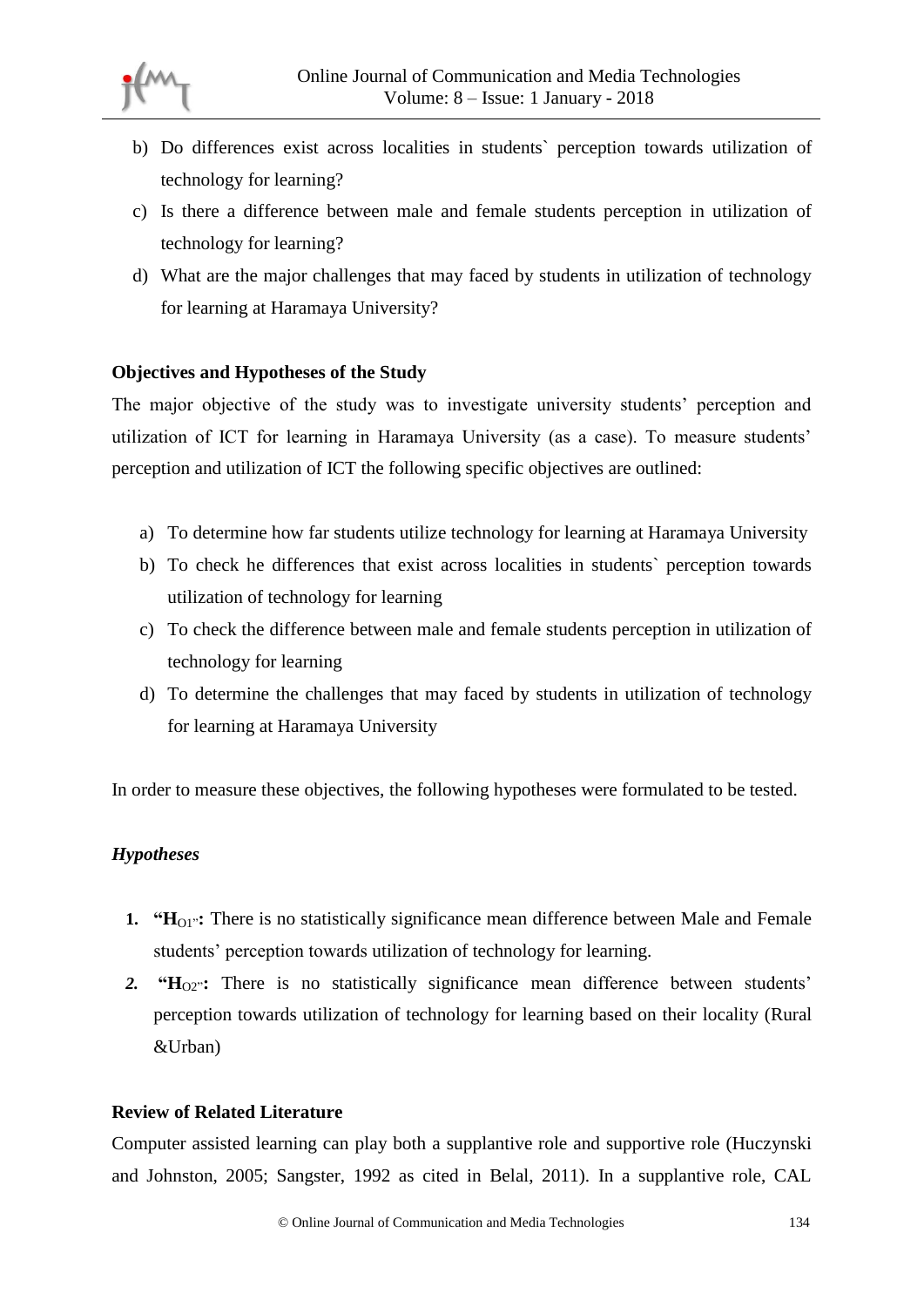replaces the lecturer/tutor. On the other hand, in a supportive role it does not substitute the lecturer/tutor rather it gives an opportunity for practice, for self-assessment, and to reinforce the points made by the lecturer/tutor. The need to incorporate technology in to curriculum has been recognised for many years in different parts of the world. According to Miranda and Russell (2011), "Since the early 1990s, schools, districts, and the federal government have invested heavily in instructional technology (IT). Teacher and student access to technology in school has improved dramatically.

According to UNESCO (2004), there are three main approaches to use ICT by teachers. The first one is **an integrated approach** meaning (planning the use of ICT within the subject to enhance particular concepts and skills and improve students' attainments). The second is **an enhancement approaches** (planning the use of ICT resources that will enhance the existing topics through some aspect of the lessons and tasks) and the third is **a complementary approach** (using ICT resources to empower the pupils` learning). All the three approaches can enhance attainment, but the effects may be different. In the integrated approach, students` learning enhanced because they are confronted with challenges to their existing knowledge and given deeper insights in to the subject being studied. The enhancement approach presents knowledge in new ways; encouraging learners too formulate their own explanations. The complementary approach frees the learner to focuses on more challenging subject-focused tasks.

It has been believed that ICT has very strong effect in education. There are many studies that are recognised the role of technology in facilitating the interaction between students-students, students- materials, students-teachers, accessing both personal and educational information. ICT can have a useful effect on teaching and learning if it`s utilized properly under the right condition including proper training, resources, support and perception. It also offers the potential to met the learning needs of individual students, to promote equal opportunities', to offers learning materials, and promote positive interdependence of learning among learners (Cavas, 2009). The impact of ICT on the learning process seems to be more important and requires more that looking only to the curricula. Improved students outcomes are observed with regard to motivation, enjoying learning, self-esteem, ICT skills, collaborative skills, subject knowledge, information handling skills, meta-cognitive skills, etc. (Yousaf, 2008 as cited in Azhar et al, 2011).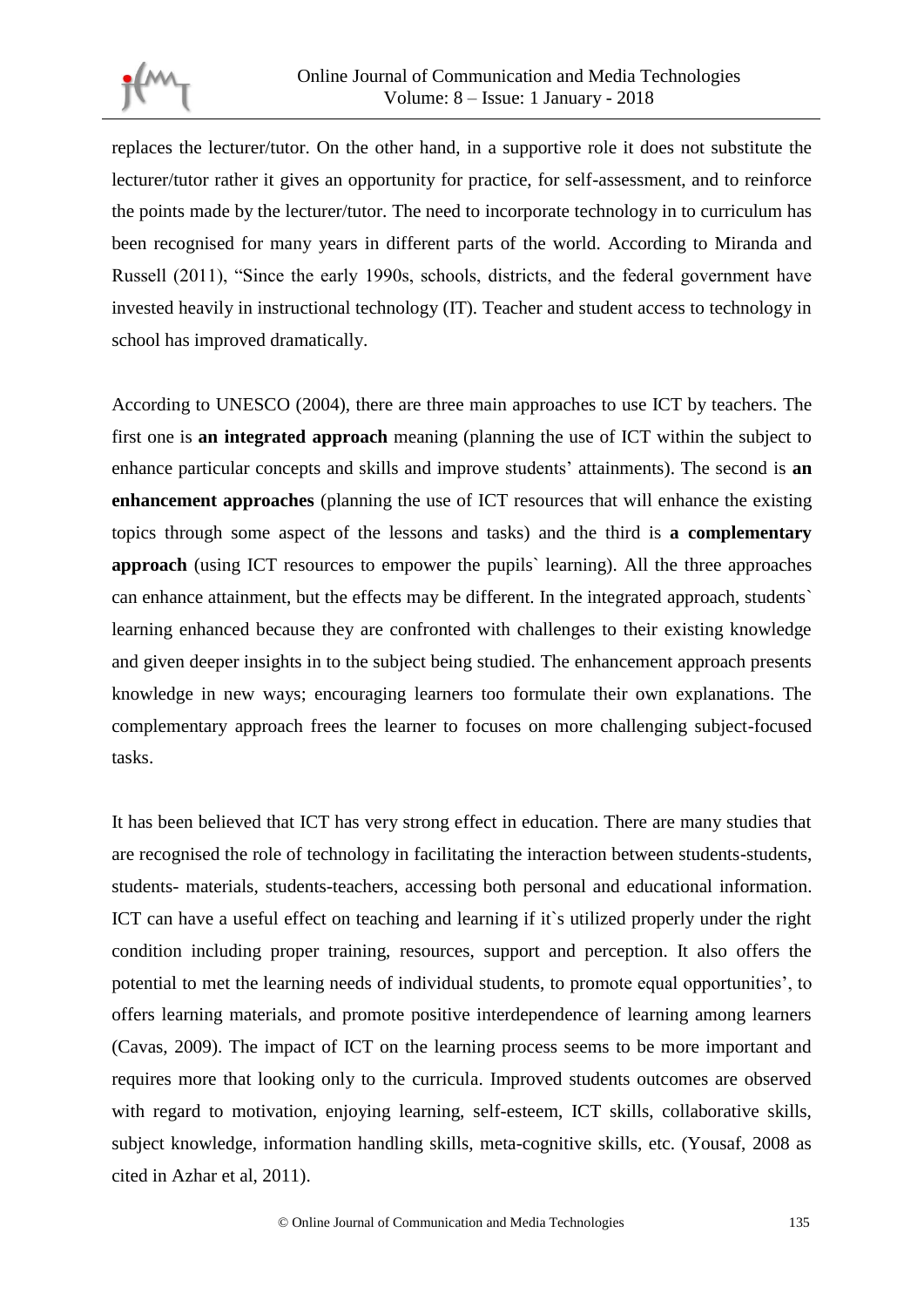

## **Existing ICT status in Ethiopian**

The world has witnessed an unprecedented increase in access to information and communication technologies (ICT). Nowadays ICT is increasingly used as a key enabler and transformational tool to foster economic growth, accelerate knowledge transfer, develop local capacities, and raised productivity in a variety of sectors, in both developed and developing countries. The government of Ethiopia has embarked on an ICT enabled transformation journey, aiming to enhance their efficiency across sectors (Marc & Mariana, 2014). Ethiopian is among the poorest with the quality of telecom infrastructure and service in Africa (Marc & Mariana, 2014), to change the situation the government of Ethiopia has taken decisive steps towards advancing the country from a low mobile, Internet, and broadband penetration rates to a highly connected society. By signing a two-year management contract (2010-2012) with France Telecom, the state-owned Ethiopian Telecom Company (ETC) took further step towards changing course and transforming the telecom landscape in Ethiopia. Within this period the operators serves 20 million customers as of December 2012, with 50% growth. Moreover, Ethiopia Telecom has recently introduced a range of service to extended national and international service. The public operator is rehabilitated its optical fiber network (more than 10,000 km) and other service. These have been achieved in partnership with the Chinese manufacturing ZTE who signed a US \$1.5 billion contract in 2010 to provide telecom equipment to Ethiopia (Marc & Mariana, 2014).

In Ethiopia, huge investment has been made to acquire the latest technology and expand the service in the telecom sector. As a result, accessibility and quality of telecommunication service have improved the number of customers of all kinds of telecom service increased from 7.7 million by 2009/10 to 39.8 million by 2014/15. During the same period, the number of mobile subscription increased from 6.7 million in 2009/10 to 38.8 million by 2014/15 (GTP-II-). The share of rural "*kebeles*" with access to telecom service (with 5km radius) increased to 97% by 2014/15 from 62.1% in 2009/10. The other significant achievement in the telecom sector, during GTP-I- period, is the introduction of 3.75 G and 4g internet networks with the capacity to provide services to 60 million customers. The government recognized wider application of e-government, e-commerce, e- learning, e-library, mobile banking and others have enabled to improve the quality and efficiency of public and private services.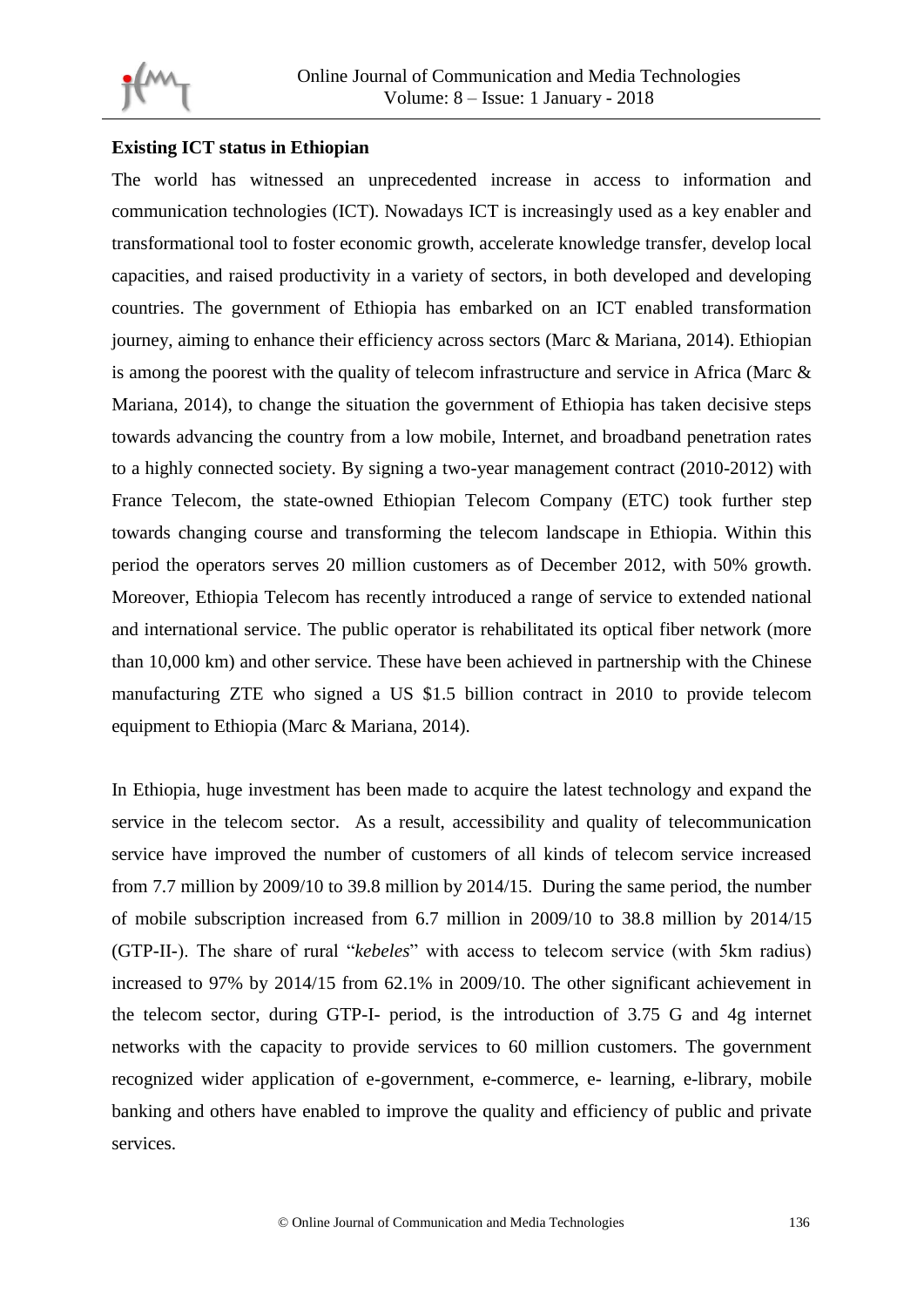

The government of Ethiopia clearly recognized the indispensible role of ICT to enabling the education sector and makes grate leaps forward and deliver the responsibilities of higher learning institutions that are quality teaching -learning, problem-solving research and community service (MoE, 2012). The understanding and commitment of university community to develop and use ICT as a solution to the various resources and manpower shortages that may prevent the education sector from delivering quality education, addressing the growing students population needs, introducing innovative teaching and conducting problem solving research is critical. However, ICT in the university has not made significant progress that as expected of it, nor has it delivered the several benefits that it should be deliver. Looking at the key role that ICT can and should play required that efforts have to be redoubled to move it forward so that it can pay back on the investment made on it, and play the role of turbo charging the education sector (MoE, 2012). The Ethiopian Federal Ministry of education designed proposal for university ICT organization in 2012 to reduce challenges that ICT face and considering ICT as an engine for rapid advance in the primary function of Ethiopian university MoE (2012).

The ICT directorate is responsible and accountable to the university presidents and member of the university top management council. The major role and responsibility of the directorate are providing leadership and management to the ICT department; insure that ICT provides, operates and maintains the ICT infrastructure, systems and solution to meet the needs of the administrative, educational, research program of the university; establish proper ICT governance through an ICT policy for the university, planning of ICT projects, managing the portfolio of solutions, system and infrastructure; and instituting service management approach to the service and solution that the ICT delivery to the university community; be an ICT evangelist in the university and its department; keep up with the ever changing ICT; and insure that the ICT department understand the need of its customer MoE (2012). The structural organization demonstrated as follows: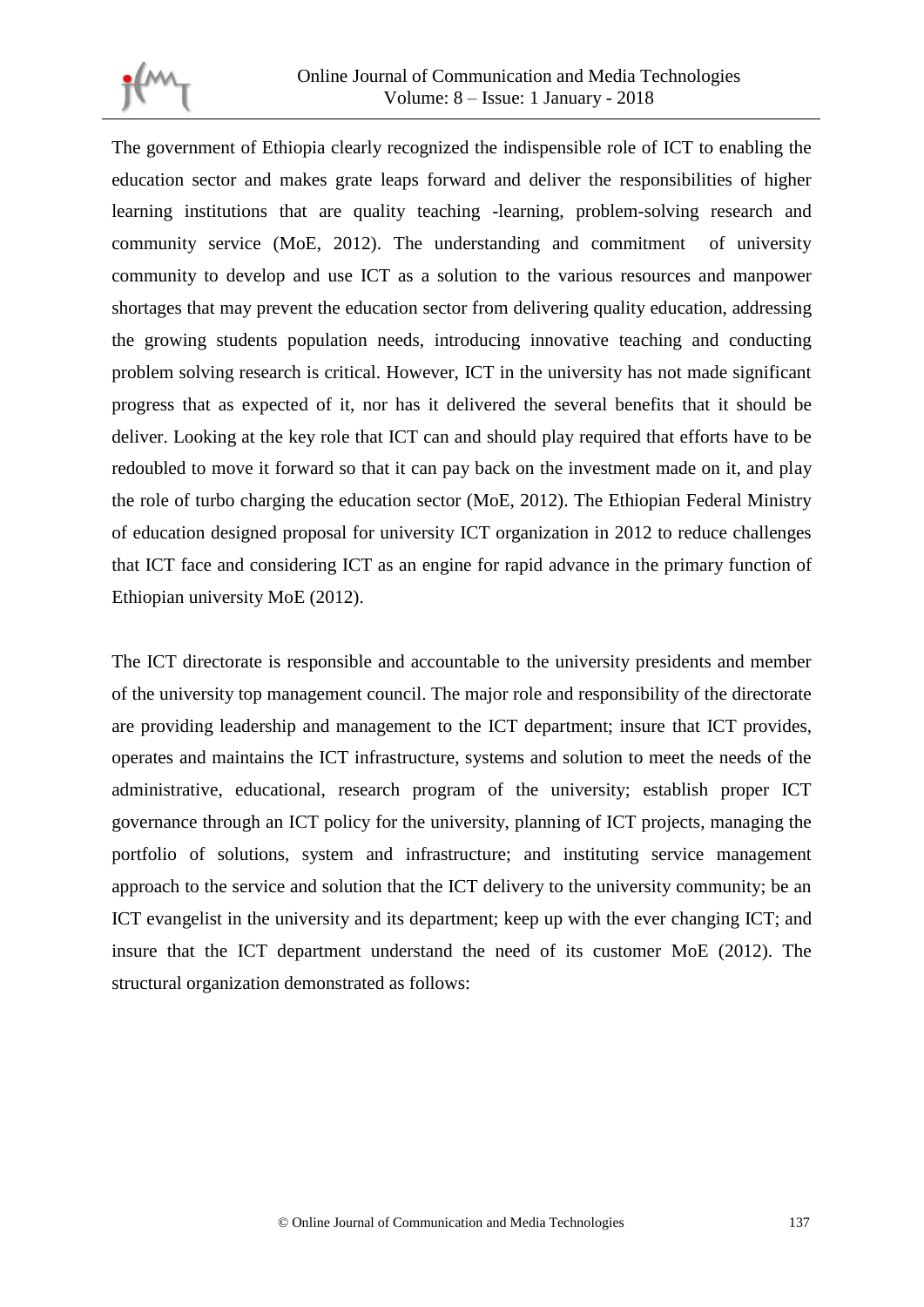



*Diagram 1. ICT structure in Ethiopian Higher learning Institutions*

## **Research Design and Methods**

This study utilized a survey research design. A survey is an attempt to collect data from members of a population with respect to one or more variables (Gay, 2003). The goal of a survey is to gain specific information about a representative sample of a particular group, a self report measure is a strong method to provide great insight on an individual`s perception. The researcher used gender and locality as independent variables, and perception of students as dependent variable. The sample for this study was derived from undergraduate students (graduating class of 2016/17) enrolled at Haramaya University (one of the oldest university in the country) some selected colleges. Both primary source of data (questionnaire and interview) and secondary source of data (document review) used to collect valuable information for the study.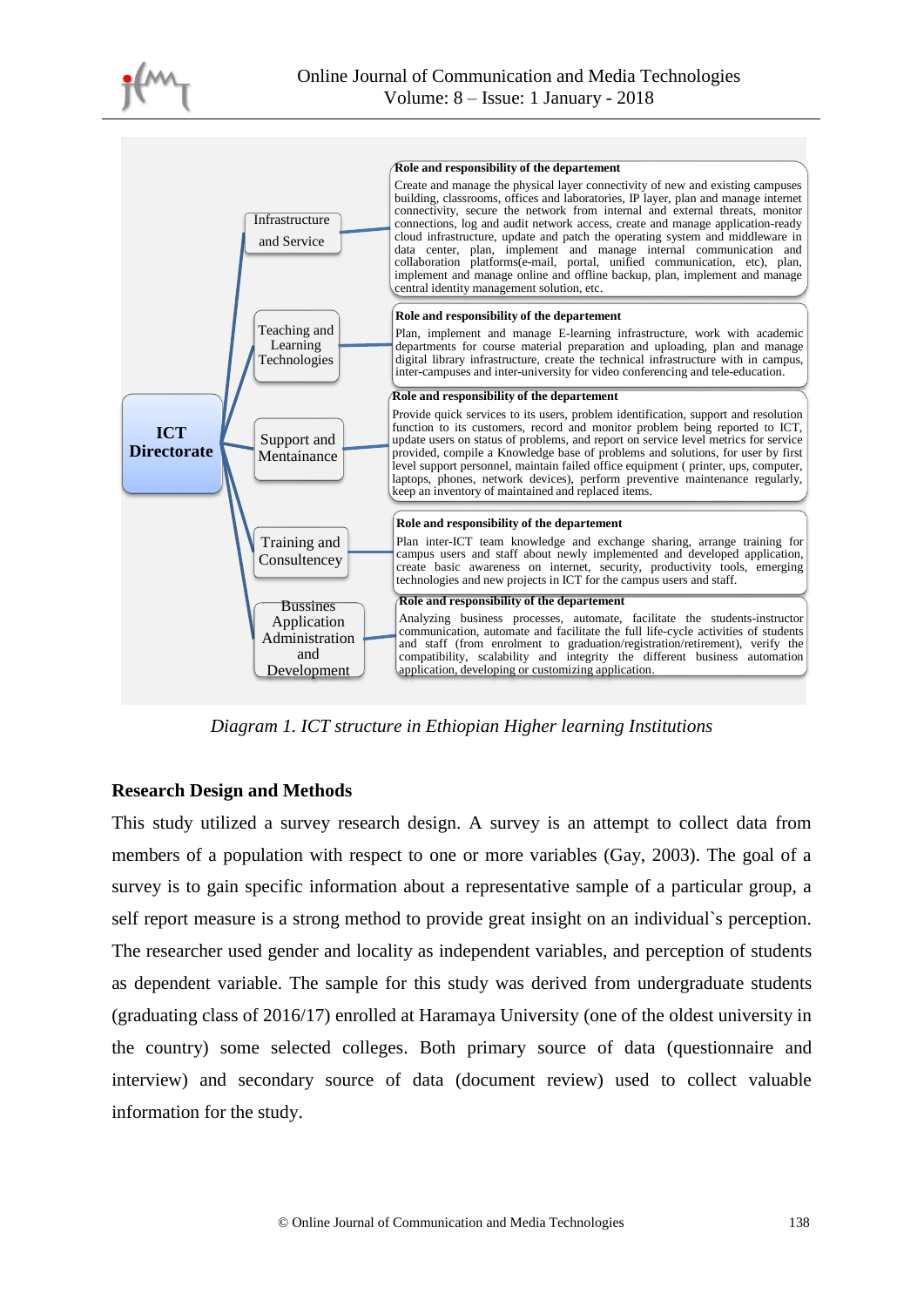

The total population of graduating class students was 1357 of which the researcher selected 310 students using Slovin Formula ( $n=N/1+N$  ( $e^2$ ) from four colleges. Systematic, purposive and heterogeneity-sampling techniques employed and equal representations were secured to select sample students across the colleges. The quantitative data substantiated by open-ended question items, interview data and document review related with ICT in Ethiopia. The number of items on the questionnaire were 52 and the reliability of the items were tested and the value of the reliability was  $\alpha=0.832$  which is strongly acceptable. The Likert-type scale from 1-5  $(5=$  "strongly agree",  $4=$  "agree",  $3=$  "undecided",  $2=$  "disagree" and  $1=$ *"strongly disagree")* was used to check students perception towards technology utilization for learning. Their level of practice measured on a scale of 1-5 score *(5= "frequently", 4= "always", 3= "sometime", 2= "rarely" and 1= "not at all/never").*The data was coded and prepared using the Statistical Package for Social Sciences (SPSS 16) for analysis. Both descriptive and inferential statistics were used to calculate and report the result. Frequency, mean, standard deviation and independent sample t-test used to analyze the data.

## **Data Presentation, Analysis and Interpretation**

This part of the piece of writing deals with the presentation, analysis and interpretation of the data gathered through survey questionnaire, interview and document review followed by discussion of the findings. Furthermore, the main findings of the study presented with the help of descriptive and inferential statistics. The researcher was distributed 310 questionnaires for sample respondents among them 298 (96.12%) were filled the questionnaire and returned successfully. Therefore, the analysis depends on the information provided by these respondents.



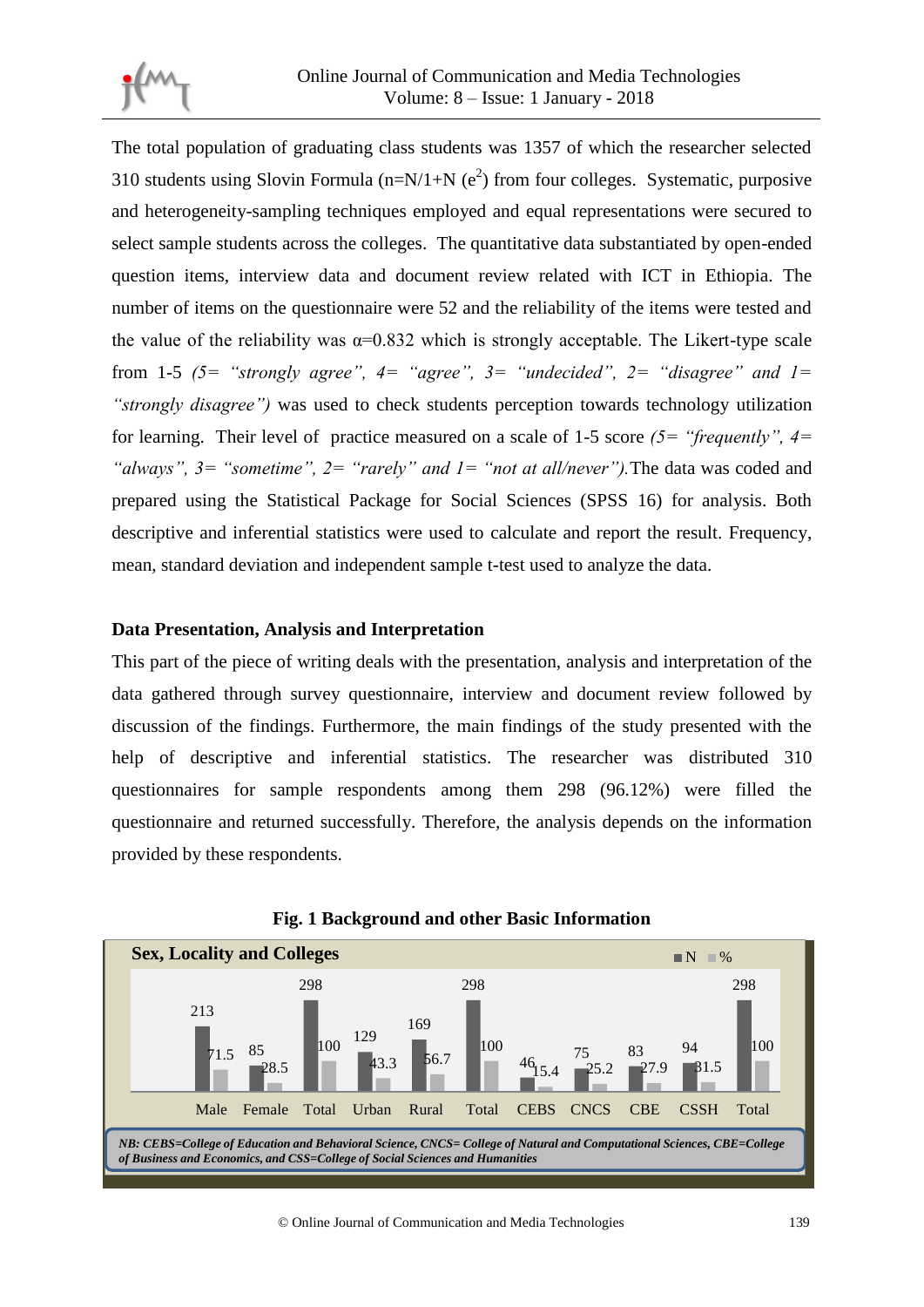

As it can be seen in the above Fig1, 213 (71.5%) of respondents are male and the remaining 85 (28.5) are female students. Out of these 129 (43.3%) are came from urban area and the remaining 169 (56.7%) from rural area. From this data, we can understand that gender disparity is high in higher learning institutions. Regarding the composition of respondents 46 (15.4%), 75(25.2%), 83(27.9%) and 94 (31.5%) of respondents were selected from CEBS, CNCS, CBE and CSSH respectively.



**Fig. 2. Students Social Media Usage**

As shown in Fig. 2, 266 (89.3%) of students respondents use facebook dominantly for personal and informational purposes than educational purposes, the remaining 32(10.7%) of respondents do not use Facebook at all. In contrary 247(82.9%) of students do not use twitter. Nearly half of respondents were use Google Plus and have E-mail address. Furthermore, students use "Viber", "Messenger", "Whatups" and "imo" to exchange message and personal information. Students' social media usage is growing in Africa.



university organized for students

your learning

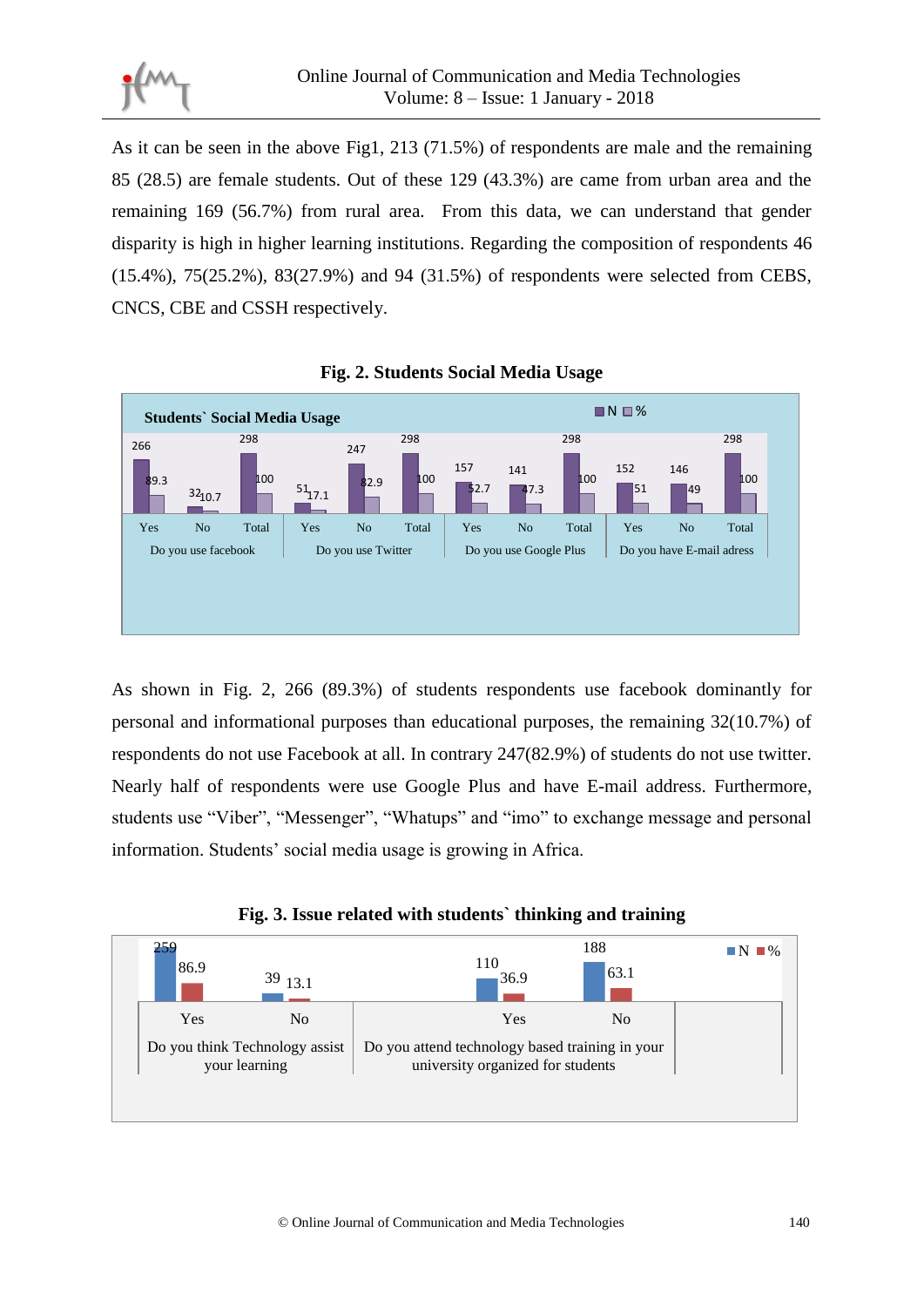

As it can be seen in the fig. 3, majority 259 (86.9%) of respondents believe that technology can assist their learning. This may helps the university management and faculty members to facilitate the integration and utilization of information communication technology in teaching learning processes. It also helps the process of transformation of creating highly connected society. Nevertheless, no more than 110 (36.9%) of students get support and training from the university the remaining 188 (63.1%) of respondents did not get technology based training organized by the university for students. Therefore, the university management need to take the initiatives, colleges in collaboration with ICT directorate should organize training for both students and lecturers to enhance the integration and utilization of technology for learning.



**Fig. 4. Issues related with frequency of Internet usage and support**

As the data obtained from respondents portray, majority 146 (49.0%) of students use internet at least once a week, 124 (41.6%) use internet every day, the remaining 16 (5.4%) use at least once a month and 12(4.0%) of respondents never used internet. Interestingly, 122 (40.9%) of respondents get support from their friends, 99 (33.3%) of respondents use technology by "trial and Error", the remaining 57 (19.1%) get support from teachers and 20 (6.7%) from their family. From this data, we can understand that the students' cooperative and collaborative learning, personal experiences and practice enhance students understanding about technology.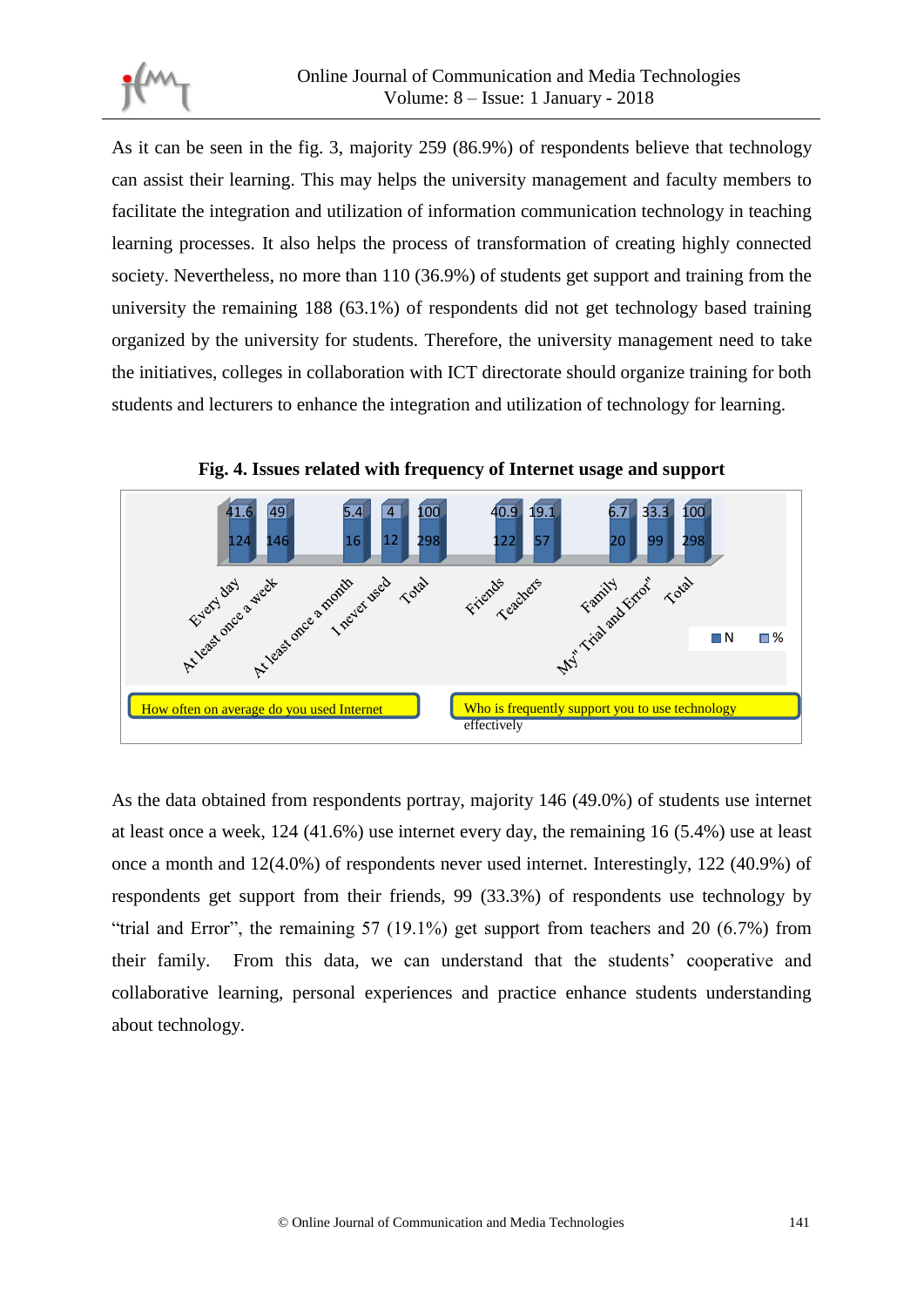

| Items            |                                                      | <b>Sex</b>   | N   | Mean | <b>SD</b> | Locality | N   | Mean | <b>SD</b> |
|------------------|------------------------------------------------------|--------------|-----|------|-----------|----------|-----|------|-----------|
| $\overline{1}$ . | I feel that Technologies can help me to increase my  | M            | 213 | 4.46 | .803      | Urban    | 129 | 4.58 | .681      |
|                  | knowledge in my subject                              | $\mathbf{F}$ | 85  | 4.53 | .700      | Rural    | 169 | 4.40 | .833      |
| 2.               | I feel that Technology can have a room for different | M            | 213 | 4.21 | 1.613     | Urban    | 129 | 4.12 | .924      |
|                  | learning styles                                      | F            | 85  | 4.00 | .859      | Rural    | 169 | 4.18 | 1.737     |
| $\mathcal{E}$    | I feel that I am successful in learning through      | M            | 213 | 3.73 | 1.217     | Urban    | 129 | 3.79 | 1.229     |
|                  | technology                                           | $\mathbf{F}$ | 85  | 4.04 | 1.063     | Rural    | 169 | 3.84 | 1.146     |
| 4.               | I perceive that Technology can help me to maximize   | M            | 213 | 4.17 | 1.034     | Urban    | 129 | 4.26 | .871      |
|                  | my Technical Skills                                  | $\mathbf{F}$ | 85  | 4.34 | .765      | Rural    | 169 | 4.19 | 1.035     |
| 5.               | I perceive that Technology can help me to maximize   | M            | 213 | 4.06 | 1.047     | Urban    | 129 | 4.03 | 1.053     |
|                  | my Academic Achievement                              | $\mathbf{F}$ | 85  | 4.11 | .951      | Rural    | 169 | 4.11 | .994      |
| 6.               | I perceive that Technology can help me to maximize   | M            | 213 | 4.17 | 1.041     | Urban    | 129 | 4.10 | 1.014     |
|                  | my social interaction/relation                       | F            | 85  | 3.95 | 1.101     | Rural    | 169 | 4.11 | 1.099     |
| 7 <sub>1</sub>   | I perceive that Technology can help me to maximize   | M            | 213 | 4.07 | .979      | Urban    | 129 | 4.09 | .936      |
|                  | my deeper understand in learning                     | F            | 85  | 4.05 | .950      | Rural    | 169 | 4.04 | .996      |
| 8.               | I feel that Technology can helpfully support my      | M            | 213 | 4.08 | 1.047     | Urban    | 129 | 4.05 | .951      |
|                  | experience of reading books                          | $\mathbf{F}$ | 85  | 4.02 | .926      | Rural    | 169 | 4.08 | 1.060     |
| 9.               | I feel that Technology make my learning easy and     | M            | 213 | 4.11 | 1.110     | Urban    | 129 | 4.02 | 1.228     |
|                  | simple                                               | F            | 85  | 4.11 | 1.091     | Rural    | 169 | 4.18 | .996      |

| Table 1. Respondents Perception towards Technology utilization for Learning |  |  |  |
|-----------------------------------------------------------------------------|--|--|--|

*Note: the mean score ranged from 1-1.5= strongly disagree, 1.51-2.5=*Disagree*, 2.51-3.5= undecided, 3.51-4.5=Agree and >4.51= strongly agree.* 

As it can be seen in table 1, the mean score of the respondents to almost all the items is greater than 4.0, which indicates that mean score of students perception on utilization of technology for learning it is higher than the average (3.00). This means that students' perception towards technology utilization is positive. They perceived that technology could help them to increase their knowledge, learning successes, technical skills, academic achievements, social interaction, deeper understanding and make learning easy and simple. However, it doesn't' tell as whether the mean score are significant or not. Therefore, to check the statistical significance, independent sample t-test was computed and the result is shown in table 2 below.

| Sex    |     | Mean    | Std. D  | df    | Sig. (2-tailed) |
|--------|-----|---------|---------|-------|-----------------|
| Male   | 213 | 37.0657 | 6.09248 |       | .919            |
| Female | 85  | 37.1412 | 4.92842 | 296 - |                 |

**Table 2. Computed independent sample t-test of students' perception**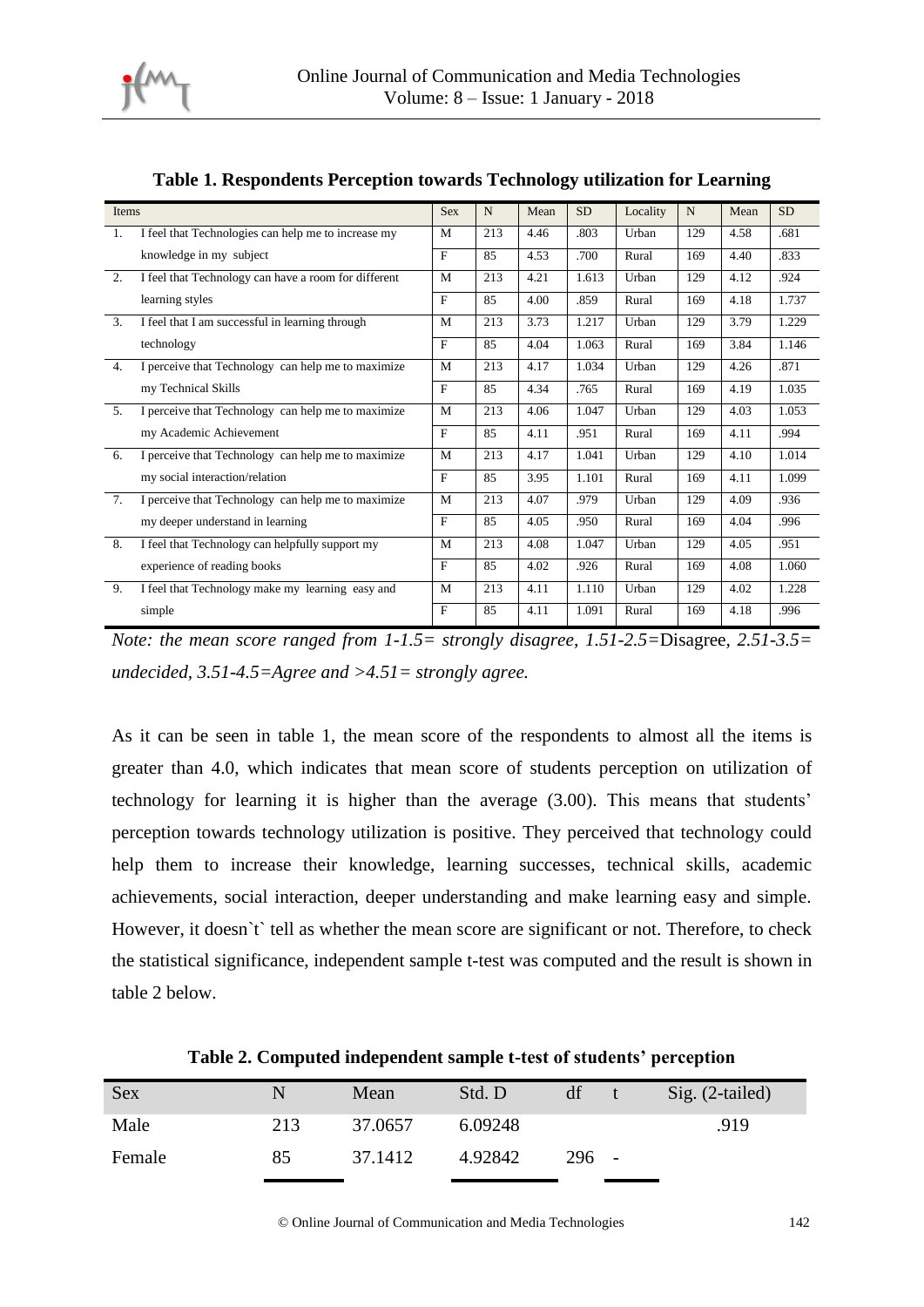| Online Journal of Communication and Media Technologies<br>Volume: $8 -$ Issue: 1 January - 2018 |         |         |     |      |      |  |
|-------------------------------------------------------------------------------------------------|---------|---------|-----|------|------|--|
|                                                                                                 |         |         |     | .102 |      |  |
| 129                                                                                             | 37.0388 | 5.55428 | 296 |      | .900 |  |
| 5.95638<br>37.1243<br>169                                                                       |         |         |     | .126 |      |  |
|                                                                                                 |         |         |     |      |      |  |

*If p < 0.05 (i.e. the significance level calculated is less than or equal to 0.05) then we would conclude that there is sufficient evidence to reject the null-hypothesis and thus accept the alternative hypothesis. If p > 0.05 (i.e. is greater than 0.05) then we would conclude that there is not sufficient evidence to reject the null-hypothesis*

Table 2 above portrays that there is no statistically significance mean difference between male and female students' perception towards technology utilization for learning t (296) =  $t$  -.102, p>0.05, p=0.919. Similarly, Seyal, Rahim and Rahman (2002) study on computer attitudes of 268 students revealed that there is no significance difference in students' attitude in relation to gender. In addition, Mizrachi and Shoham (2004) studied students` computer attitudes in schools and found that there is no significant difference in attitudes concerning gender. However, more computer use leads to more positive computer attitudes.

Similarly, as can be seen from table 2 above there is no statistically significance mean difference between students' perception towards technology utilization for learning based on their locality (Rural &Urban) t (296)= t= -.126, p>0.05, p=0.900. This is may be the result of increased access to technology in Ethiopia. According to the government of Ethiopia the share of rural "*Kebeles*" with access to telecom service (with in 5km radius) increased from 62.1% in 2009/10 to 97% by 2014/15 in (GTP-I-). Furthermore, in Ethiopia students start ICT education at the same grade level (grade  $9<sup>th</sup>$ ) in government schools both in rural and urban area.

| N <sub>o</sub> | <b>Items</b>                                      | <b>Sex</b> | -N  | Mean | M. Difference |
|----------------|---------------------------------------------------|------------|-----|------|---------------|
|                | 1. I use technologies that enhance my learning    | М          | 213 | 3.39 | $-0.14$       |
|                |                                                   | F          | 85  | 3.53 |               |
|                | 2. I use Mobile for doing assignment and read     | М          | 213 | 3.66 | $-0.01$       |
|                | learning content                                  | F          | 85  | 3.67 |               |
|                | 3. I can learn lessons that appropriately combine | М          | 213 | 3.06 | $-0.38$       |

**Table 3. Issue related with Utilization of technology for learning**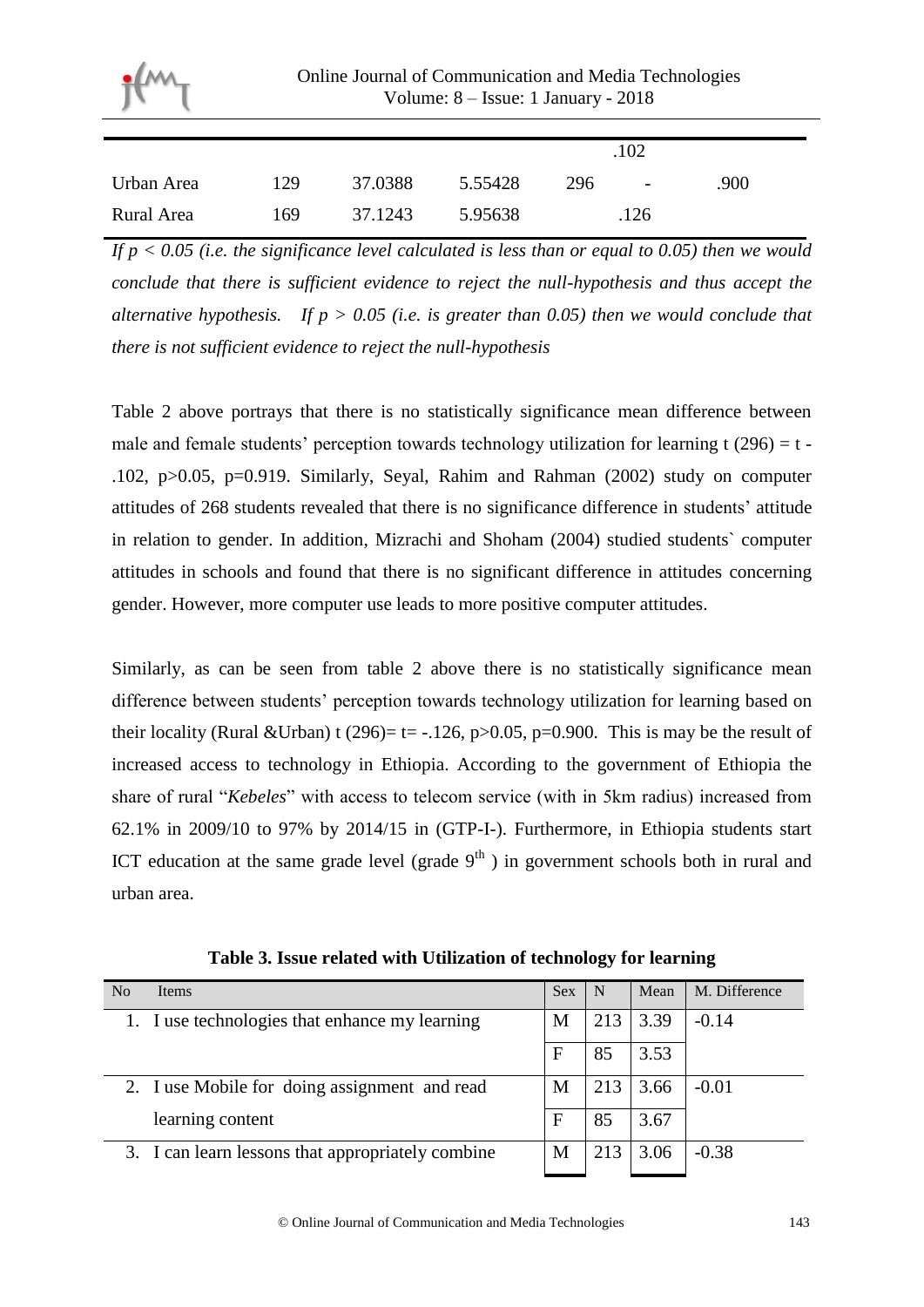

| technologies                                            | F            | 85  | 3.44  |         |
|---------------------------------------------------------|--------------|-----|-------|---------|
| 4. I like LCD projector and PowerPoint for learning     | M            | 213 | 3.07  | $-0.39$ |
|                                                         | F            | 85  | 3.46  |         |
| 5. I use internet to do assignment and other learning   | M            | 213 | 3.68  | $-0.17$ |
| project                                                 | $\mathbf{F}$ | 85  | 3.85  |         |
| 6. I use Face book for educational purpose              | M            | 213 | 2.72  | $-0.28$ |
|                                                         | F            | 85  | 3.00  |         |
| 7. I use Face book for informational purpose            | M            | 213 | 3.76  | $-0.15$ |
|                                                         | $\mathbf{F}$ | 85  | 3.91  |         |
| I use YouTube for educational<br>8.                     | M            | 213 | 2.61  | $-0.27$ |
|                                                         | $\mathbf{F}$ | 85  | 2.88  |         |
| 9. I use internet for Accessing and share educational   | M            | 213 | 3.13  | $-0.19$ |
| information                                             | $\mathbf{F}$ | 85  | 3.32  |         |
| 10. I use online journals and digital storage to access | M            | 213 | 2.62  | $-0.38$ |
| learning materials and books                            | $\mathbf{F}$ | 85  | 3.00  |         |
| <b>Grand Mean</b>                                       |              |     | 3.388 |         |

*Note: the mean score ranged from 1-1.5= "I cannot use at all", 1.51-2.5=" I can use rarely", 2.51-3.5= I can use sometimes", 3.51-4.5=" I can use always" and >4.51= "I can use frequently".* 

As the above table depicted that university student sometimes, use technology that enhances their learning. Interestingly, from the table above we can comprehend that most of the university students use their mobile phone (smart phone) to do assignments and reading learning contents always the mean score of both sex were >3.65. Most of respondents like LCD projector, PowerPoint and can learn lesson that appropriately combines technologies.

Despite, Mobile penetration remains significantly below the regional average of sub-Saharan Africa of 53% (Marc & Mariana, 2014). They always use internet to do assignments and learning projects, (the mean score of male and female respondents on the issue was 3.68 and 3.84 respectively). Students of higher learning institution always use facebook for informational purposes. They use online journals and digital storage to access learning materials and books. They use mobile application for learning purposes. From the above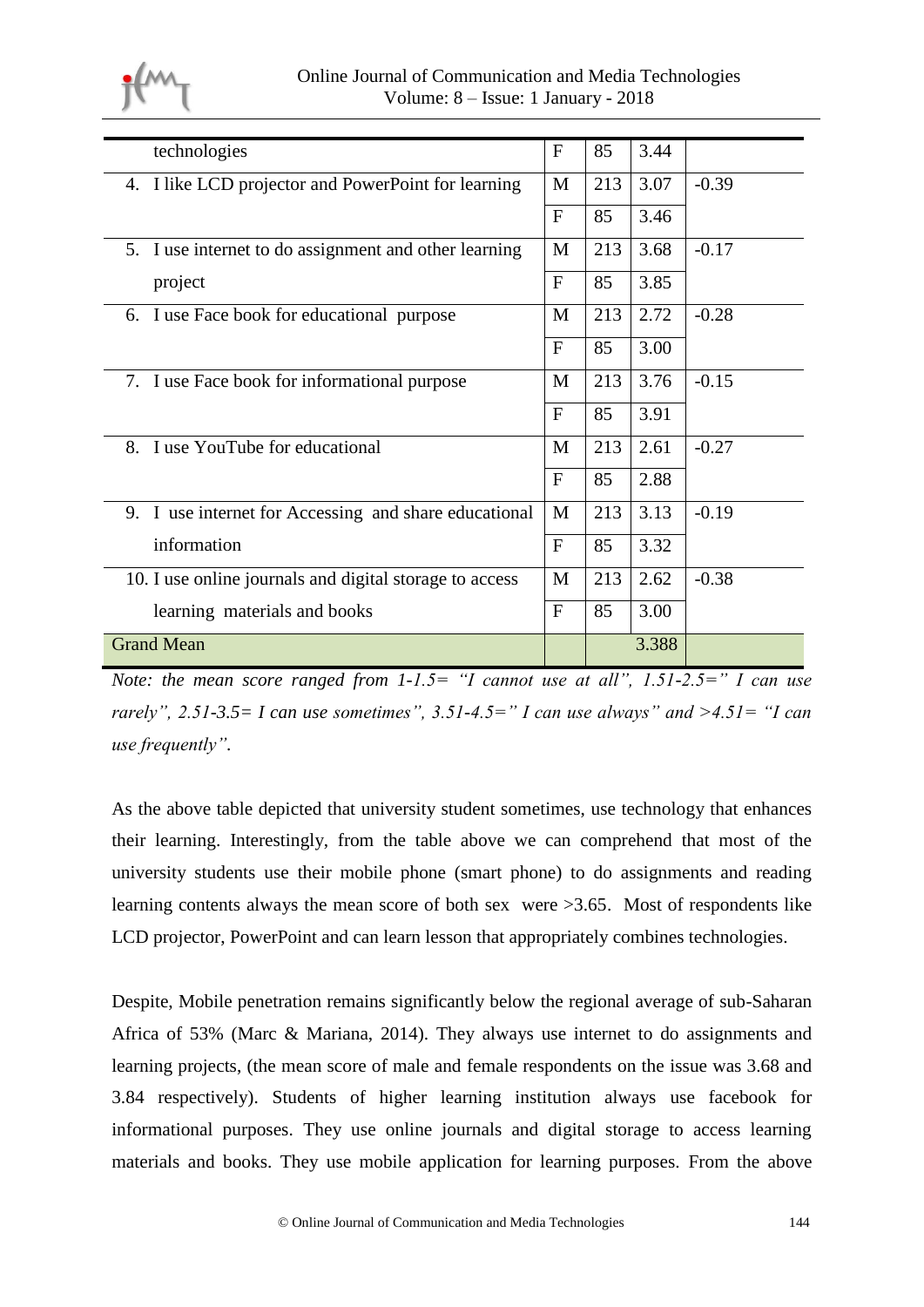mean difference we can understand that female students are better in using technology for learning than their male counterpart. The grand mean of all the above items is 3.388 meaning students sometimes utilized technology for learning purposes.

Most of respondents disclosed that, high coast of technological materials/devices; slow internet connection, lack of training, high cost internet service and lack of technical skills are the major challenges in utilization of technology in higher learning institutions. Furthermore, students as the challenges of technology utilization listed lack of organized laboratories, lack of support from top management, low experiences and inconsistent electric power supply. Likewise, Marc & Mariana, (2014) in their studies stated that high telecommunication cost continue to hinder the country's competiveness for the sector. They also declared that poor qualities of infrastructure, weak institutional and regulatory framework, and low coverage of ICT service observed in Ethiopia

#### **Conclusion and Recommendation**

Some scholars in the field of educational and instructional technology promote the application of information communication technology, online learning environment, social media, internet technologies, and digitalized learning. However, there is a shortage of empirical research concerning students' perceptions regarding the use or utilization of technologies and technologies ability to promote learning. Therefore, this paper will contribute to the literature in the field.

The main conclusion of this study is that majority of university students` believe that technology can assist their learning, and demonstrated positive perception towards technology utilization for learning. Based on the major finding we can conclude that there is no statistically significant mean deference between students` on their perception towards utilization of technology for learning against their gender and locality (rural &urban). Furthermore, they feel that technology can help them to increase their knowledge, address different students learning style, maximize students' technical skills and academic achievements, deeper understanding, makes learning easy and simple. Students` use their mobile internet to access personal and educational information, doing assignments and learning new contents.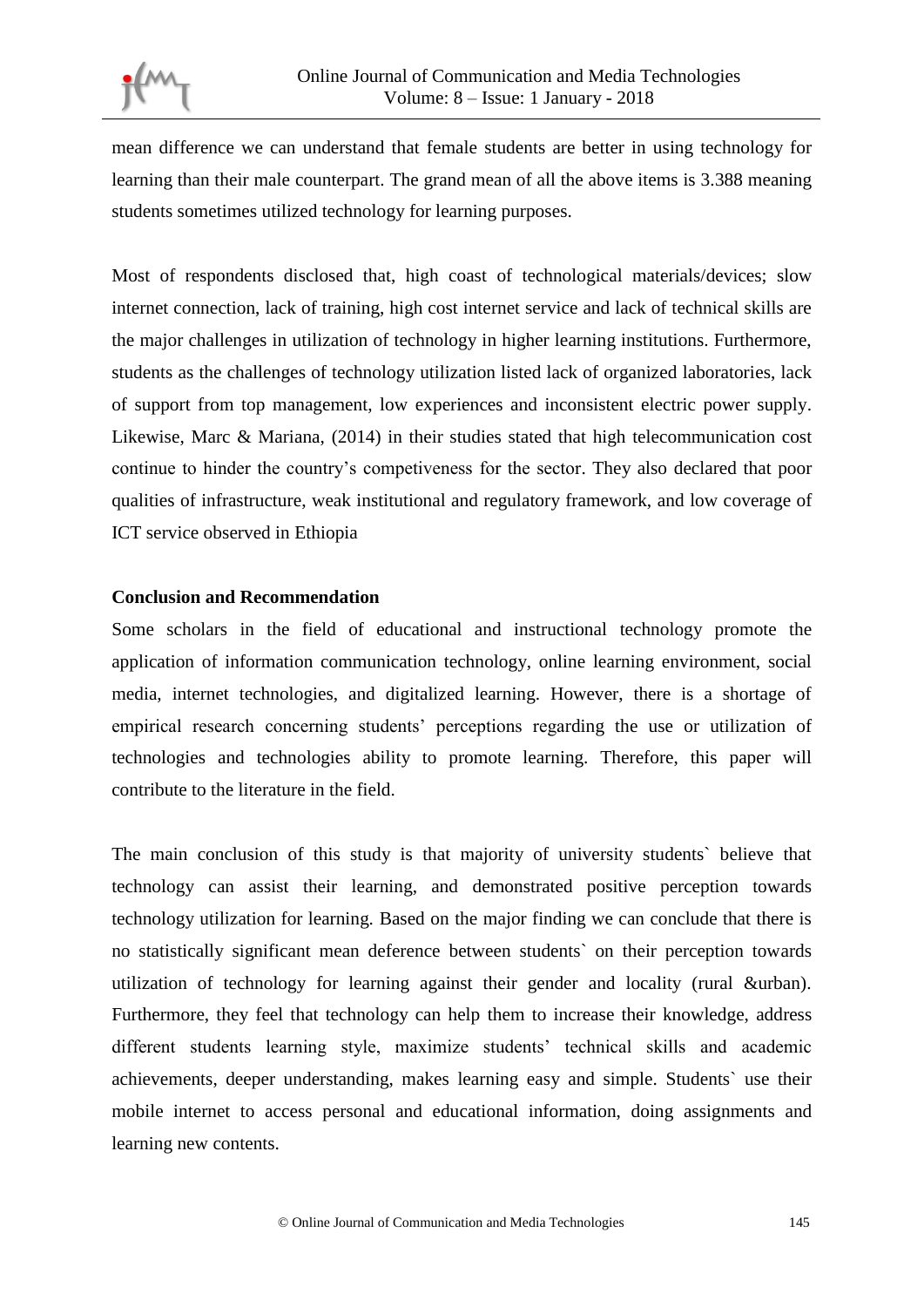However, specific factors have been identified as the challenges that affect utilization of technology for learning and teaching such as poor and slow internet connection, high price of internet service and technology materials, lack of awareness and support from faculty members and top management, lack of well-equipped ICT laboratory and inconsistent power supply. Optimistically, the result of this study may be seen just as the beginning of a transition processes to technology assisted teaching and learning in higher education. From the aforementioned findings, the researcher suggested that:

- 1) The university managements need to pay more attention to the use of ICT for teaching and learning in the university. They should maintain the growing ICT usage among students through continuous short and long-term ICT skill training and promotion of the benefits of ICT in education.
- 2) Higher learning institution management needs to make basic investments to advance access and utilization of technology with clear vision and strategies.
- 3) A lot needs to be done in order to create university net locally and join the rest of developed and modern universities in the world in the area of ICT to improve teaching learning and accessing educational information.
- 4) The government needs to allocate appropriate and independent budget for ICT infrastructural development for Higher learning institution and monitor the implementation.
- 5) The government of Ethiopia should improve infrastructural facilities like electricity, ICT materials, capacity of internet connection and services needs to be accessible at a very affordable price.

# **Limitation of the Study**

The good news is that the result of this study provides insight for university top administration and faculty remembers about students' perception and utilization of technology, major challenges faced by students' and practice. However, the researcher was collected data from a small sample of students enrolls in undergraduate regular program at Haramaya University. The sample may not represent the whole population of Haramaya University students. Therefore, further researchers may want to validate this finding using students` of different universities in the country. The researcher measure only students perception and utilization of technology for learning, using self-report questionnaire as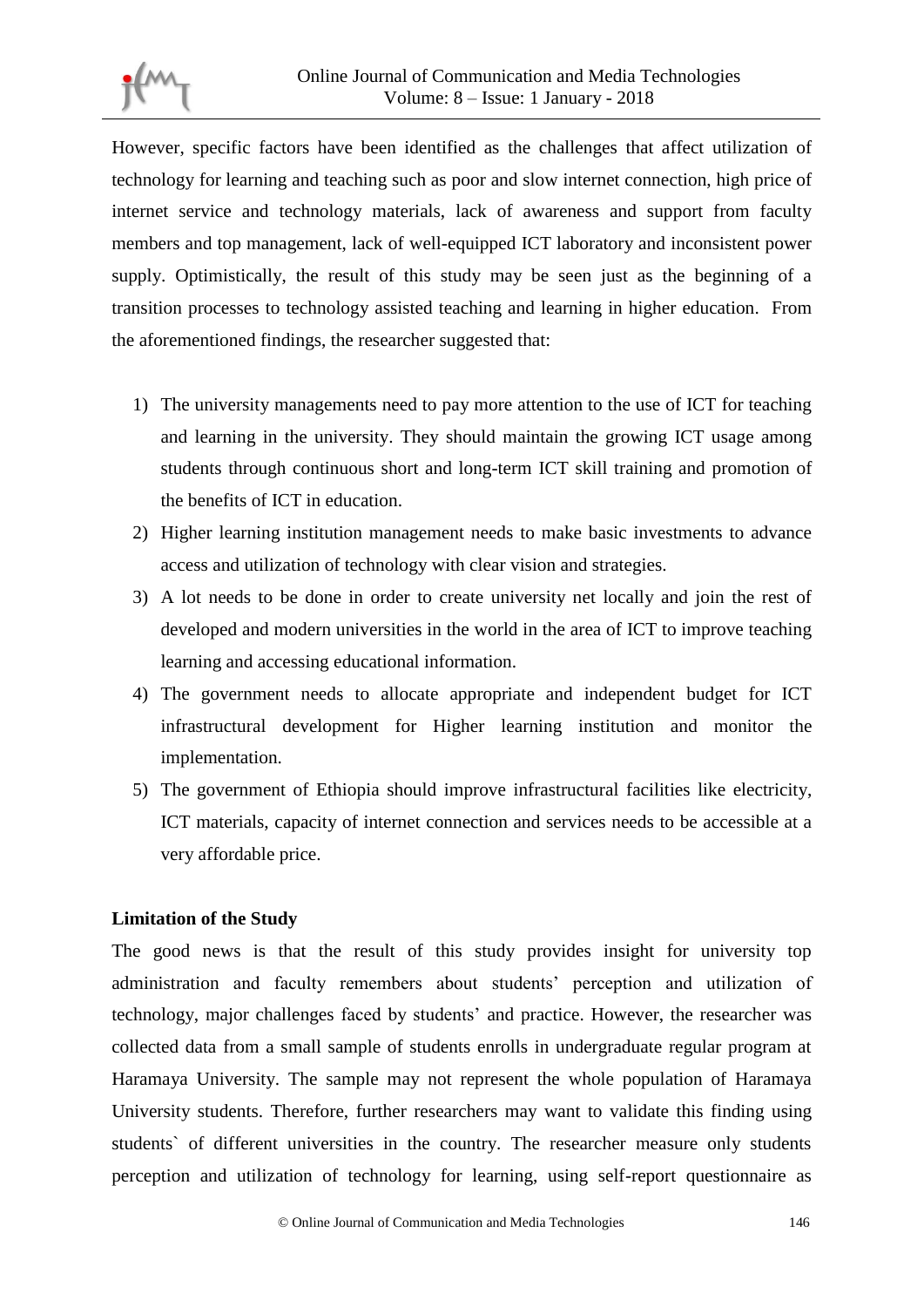

primary data collection instrument and do not examine the perception of teacher in comparative manner against students. Therefore, researcher suggested that, effectiveness of ICT integration for learning, distance education and technology oriented curriculum development and evaluation may be the area of research in the future.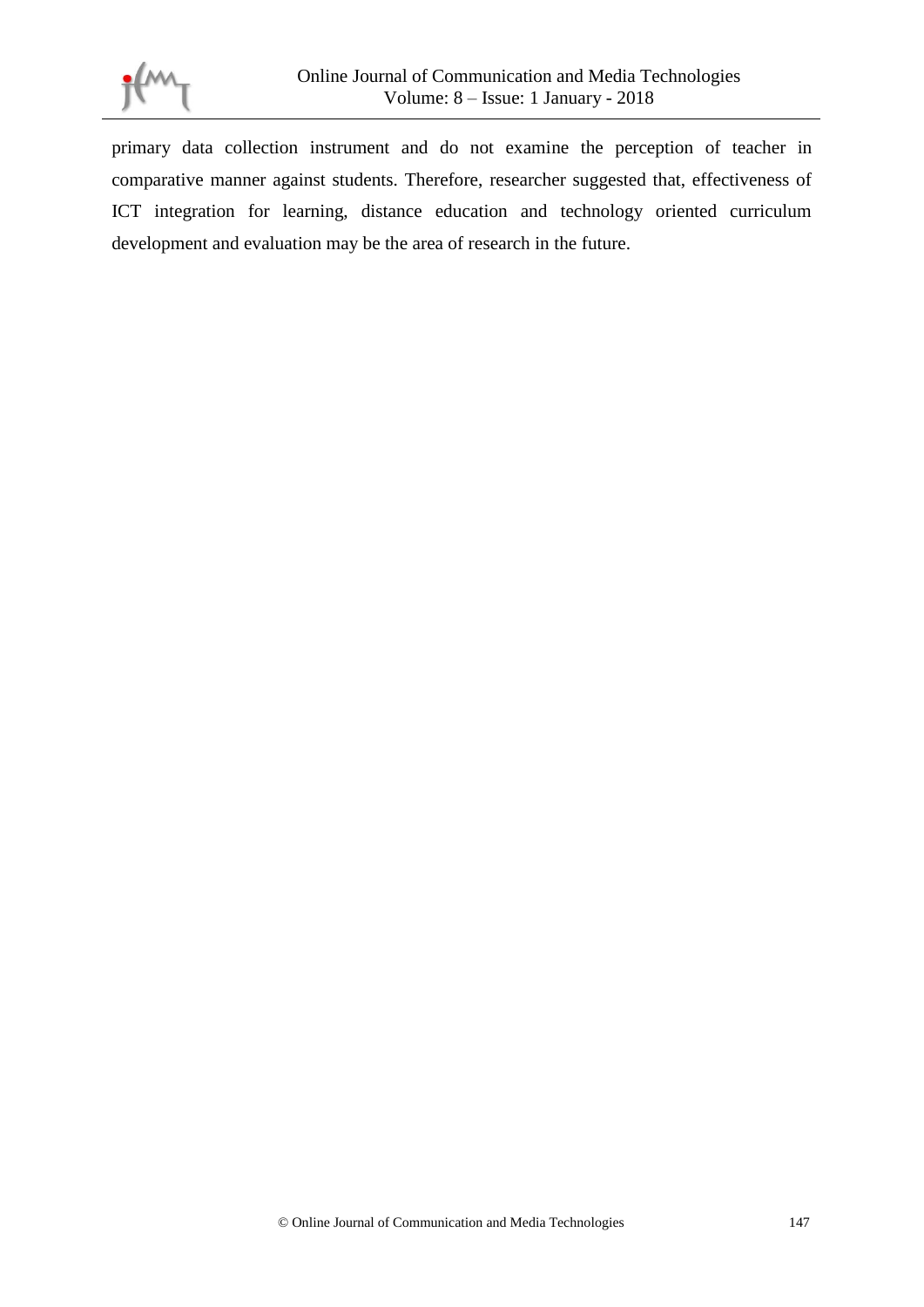#### **Reference**

- Adedeji, O.A. (2010). The Development of modern information and communications technology in Ibadan: Creative Educational Publication Ltd, p. 58.
- Azhar, M., Nasir, H, B. & Farah. N. (2011). Effects of use of ICT: students` perception at higher education level. Elixir Social Studies 38 (2011) 4118-4221.
- Belal, A.R. (2011) "students` perception of computer Assisted Learning: an empirical study", Int. J. Management in Education, Vol.5, No.1.pp.63-78.
- Buabeng, A & Yidana, I. (2015). Innovation in education: Students` perception of implementing ICT in learning in second-cycle institution in Ghana:  $7<sup>th</sup>$  World Conferences on Educational Sciences, (WCES-2015), 05-07 February 2015, Novotel Athens Convention center, Athens, Greece. www. Sciencedirect.com. Retrieved from Elsevier, in 2017.
- Cavas, B. and Cavas, P, (2009). A Study on Sciences Teachers` Attitudes towards and Communication Technology in Education: TOJET, 8(2), 20-32.
- Christina, K., and Lars, C. (2002). Students Perception of E-learning in University Education. Journal of Educational Media, Vol. 27, Nos, 1-2, 2002.
- Drop, J. (2004). Experience and attitudes towards information technology among first year medical students in Denmark: Longitudinal questionnaire survey. Journal of Medical Internet Research, 6 (1), e10.
- Gay, L. R., & Airasian, P. (2003). Educational Research: Competencies' for analysis and applications  $(7<sup>th</sup>$  ed.). Upper Saddle River, NJ: Pearson Education.
- Gay, G, Blads, R. (2005). Information Technology for CXC CSEC, Oxford University Press, UK.
- GTP-II- (2015/16-2019/20). Growth and Transformation Plan II (GTP-II-). National Planning Commission, Vol. I. Main text. May 2016. Addis Ababa Ethiopia.
- Hawkins, R.J. (2002). Ten lesson for ICT and education in the developing world. New York: Oxford University Press.
- Kennewell, S. (2001). Using affordance and constraints to evaluate the use of information and communication technology in teaching and learning. Journal of Information Technology for Teacher Education, 10(1-2), 101-116.
- Kozma, R.B. (2005). National policies that connect ICT- based education reform to economic and social development. An Interdisciplinary Journal on Humans in ICT Environment, 1(2), 117-156.